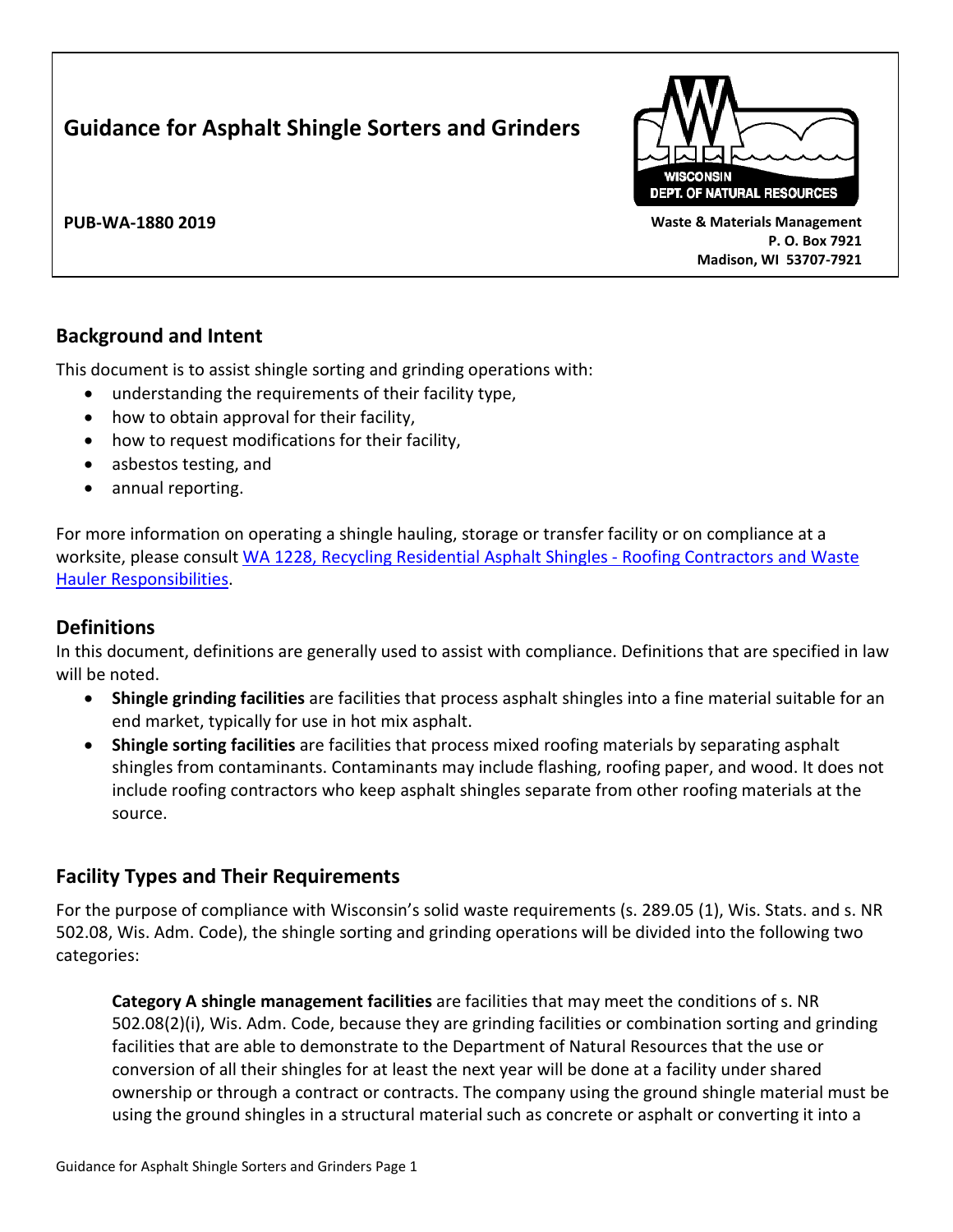consumer product or using it as a raw material in a commercial or industrial process, such as a hot mix asphalt plant.

Category A facilities are eligible for a streamlined approval under s. NR 502.08(2)(i), Wis. Adm. Code. Category A facilities require written approval of their specific process flow diagram to operate.

Alternatively, Category A facilities may choose to be considered Category B facilities if they want to be exempt from statutory tonnages fees when disposing of processing residuals under Category 31 (as created by s. 289.63(6)(d), 289.64(4)(d), 289.645(4)(h), and 289.67(1)(fj), Wis. Stats.). To read more about Category 31 fees, please see [WA-1755, Guidance for landfill tonnage fee exemptions](https://dnr.wi.gov/news/input/documents/guidance/WA1755.pdf) for [Wisconsin Act 301.](https://dnr.wi.gov/news/input/documents/guidance/WA1755.pdf)

**Category B shingle management facilities** are facilities that require approval and licensing under s. NR 502.08(1), Wis. Adm. Code, because they are sorting facilities that do not grind shingles or are grinding facilities, or combination sorting and grinding facilities that cannot demonstrate to the DNR that they are able to use or convert all of their shingles for at least the next year either at a facility under shared ownership or through a contract/contracts with another facility. Category B also includes any facility that cannot demonstrate that the company obtaining the ground shingle material is using the ground shingles in a structural material such as concrete or asphalt or converting it into a consumer product or using it as a raw material in a commercial or industrial process, such as a hot mix asphalt plant.

Category B facilities must obtain a plan of operation approval and a license to operate under s. NR 502.08(1), Wis. Adm. Code. In addition, they must provide assurance of financial responsibility for potential clean-up of the facility site because they cannot demonstrate the ability to use all materials coming in to the site.

# <span id="page-1-0"></span>**Submittals for Approval**

**Category A facilities** may request a streamlined approval as a solid waste processing facility for material being incorporated into a structural material under s. NR 502.08(2)(i), Wis. Adm. Code. The structural material exemption allows a facility to apply for written approval with reduced submittal and approval requirements, to operate without Owner Financial Responsibility (OFR), and does not require the facility to maintain a license. This streamlined approval is an option because these facilities are creating an output that is for incorporation in a structural material and they have guaranteed end markets.

To request approval, these facilities should submit the following information to the [Environmental Program](https://dnr.wi.gov/topic/Waste/EPAs.html)  [Associate](https://dnr.wi.gov/topic/Waste/EPAs.html) for their region. The primary submittal document is a process flow for the facility that shows shingles through any storage, transport, processing, and testing procedures as well as complete end markets. The process flow diagram must contain all methods for meeting the s. NR 502.08(2)(i), Wis. Adm. Code, requirements. An example process flow diagram that meets these code-based requirements is shown in the process flow template in Appendix A.

The DNR will review a process flow for compliance with the following items:

- A. Management that results in processed shingle use as a structural material such as a hot mix asphalt plant:
	- 1. Operation that ensures the final product does not contain asbestos or non-asphalt contaminants.
	- 2. Operation that keeps the material in a marketable condition.

Guidance for Asphalt Shingle Sorters and Grinders Page 2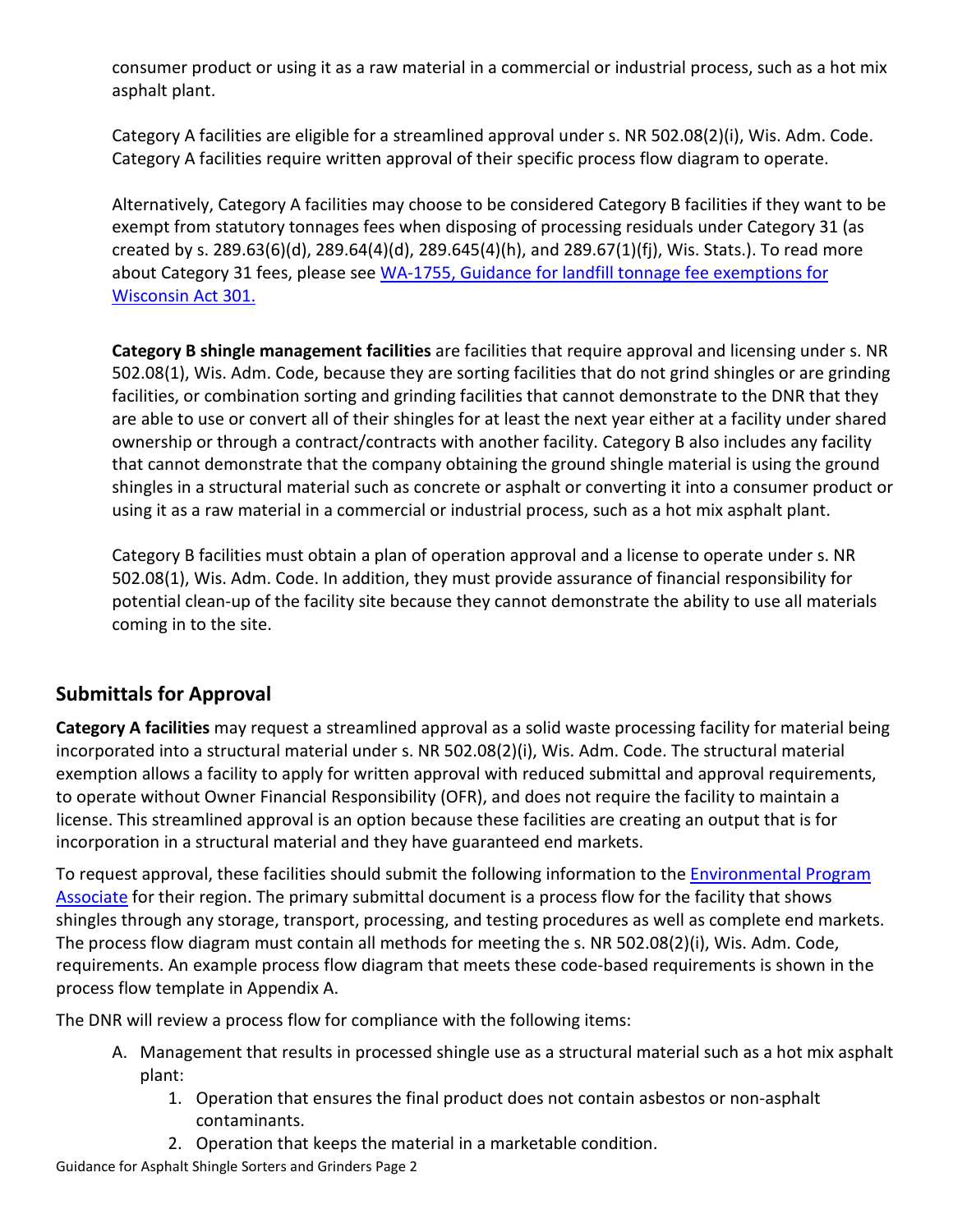- 3. Operation that ends with a guaranteed end market for reuse as a structural material, such as a hot mix asphalt plant, with the capacity to accept all of the material generated at the facility.
- 4. Submittal of records to the DNR demonstrating that the processed shingles are going for reuse in a structural material.
- B. Management that ensures the facility operates in accordance with its written approval from the DNR as required in s. NR 502.08(2)(i), Wis. Adm. Code:
	- 1. Operation that requires someone familiar with the code requirements and approval to be managing the site.
	- 2. Submittal of changes to the facility's operation or approval to the DNR for an approval modification prior to the change taking place, including changes in end markets.
- C. Management that allows for compliance with the closure requirements in s. NR 502.04(3)(a) &(b), Wis. Adm. Code, including removing all waste within 60 days of ceasing to accept waste at the facility, but excluding containerizing all non-putrescible waste within 5 calendar days:
	- 1. Operation that keeps shingle volumes below what the facility could properly move to end markets within 60 days.
	- 2. Operation that keeps sorted shingle volumes to the amounts guaranteed by the end market(s).
- D. Management that results in the facility operating in a nuisance free and aesthetic manner in accordance with s. NR 502.08(2)(i)1., Wis. Adm. Code:
	- 1. Operation that prevents windblown litter.
	- 2. Operation that ensures the storage of non-scrap metal residual wastes (in conformance with s. NR 502.08(5), Wis. Adm. Code) in lugger boxes or roll offs.
- E. Management that guarantees the specific waste types would not release quantities of contaminants into the environment such that a potential hazard to public health or the environment would be created in accordance with s. NR 502.08(2)(i)2., Wis. Adm. Code:
	- 1. Operation that requires residuals generated to be properly salvaged, recycled or disposed.
	- 2. Operation that requires record keeping showing that residuals from the processing to be properly salvaged, recycled or disposed.
	- 3. Operation that requires record keeping of the amount of shingles on-site.

The DNR will also be reviewing the following items:

A. The facility's compliance with the s. NR 502.08(2)(i) 1. and 502.04(1), Wis. Adm. Code, performance standards. These standards require a solid waste facility to be established, constructed, operated or maintained in an area where there is reasonable probability that the facility will be compliant with the performance standards. The performance standards include not causing: a detrimental effect on surface water, a significant adverse impact on wetlands as provided in ch. [NR 103,](https://docs.legis.wisconsin.gov/document/administrativecode/ch.%20NR%20103) a detrimental effect on groundwater quality, an attainment or exceedance of any preventive action limit or enforcement standard at a point of standards application as defined in ch. [NR 140,](https://docs.legis.wisconsin.gov/document/administrativecode/ch.%20NR%20140) a take of an endangered or threatened species or other activity prohibited under s. [29.604,](https://docs.legis.wisconsin.gov/document/statutes/29.604) Wis. Stats., the migration and concentration of explosive gases in any facility structures, (excluding any leachate collection system or gas control or recovery system components) or in the soils or air at or beyond the facility property boundary in excess of 25% of the lower explosive limit for such gases at any time, or the emission of any hazardous air contaminant exceeding the limitations for those substances contained in s. [NR 445.07.](https://docs.legis.wisconsin.gov/document/administrativecode/NR%20445.07)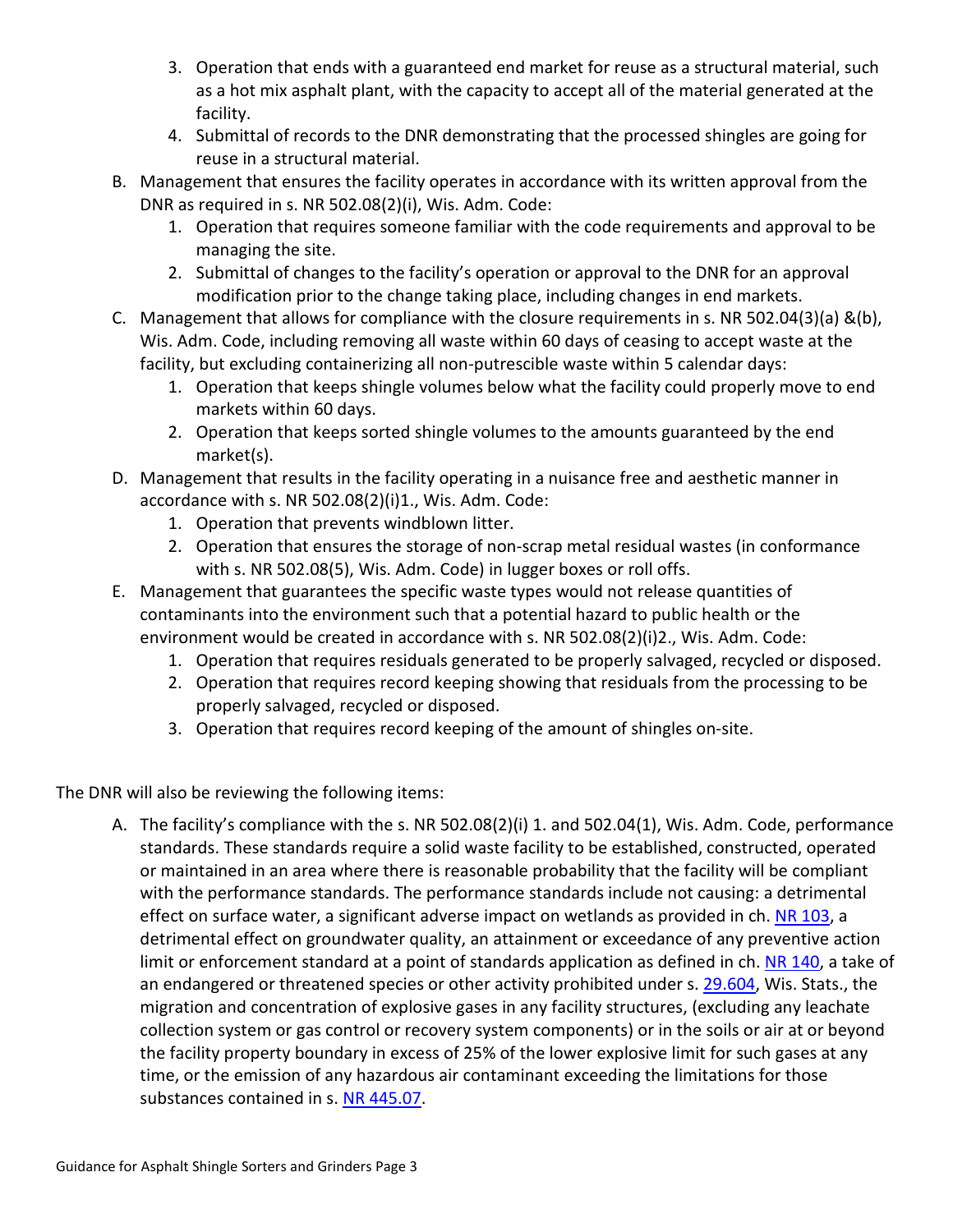- 1. Operation at a location where all shingle management activities will be taking place in reference to distance from surface water, wetlands, groundwater, threatened and endangered species.
- 2. Operation in compliance with the stormwater program to operate this type of facility.
- B. Submittal of the necessary laboratory and field tests to show that the specific waste types to be used would not release quantities of contaminants into the environment such that a potential hazard to public health or the environment would be created in compliance with s. NR 502.08(2)(i)2., Wis. Adm. Code.
	- 1. Operation that requires asbestos testing on the ground shingle material for all shingle grinding facilities. The testing frequency will be based the amount of shingles being ground at a facility. For details on the asbestos testing please see the ["Asbestos Testing"](#page-4-0) section below.
	- 2. Operation that minimizes the risk of releasing asbestos during grinding.

**Category B facilities** must submit a plan of operation for approval as a solid waste processing facility under s. NR 502.08(1)(a), Wis. Adm. Code. As described in detail below, solid waste processing facilities are required to meet the requirements of s. NR 502.08(3), (4), (6) and (8) and with s. NR 502.04(1)-(4) and (6). If the facility will be undergoing construction, compliance with s. NR 502.08(5) will also be required. To operate, a facility should submit a [Chapter NR 502 Non-Landfill Solid Waste Facility Initial Site Inspection](https://dnr.wi.gov/files/PDF/forms/4400/4400-209.pdf) (ISI) application (form [4400-209\),](https://dnr.wi.gov/files/PDF/forms/4400/4400-209.pdf) a plan of operation, and an initial license application (sent to the applicant after plan of operation approval) to the [Environmental Program Associate](https://dnr.wi.gov/topic/Waste/EPAs.html) for their region.

The DNR will be reviewing plan of operations for compliance with the following items:

- A. General submittal requirements in accordance with s. NR 500.05, Wis. Adm. Code, including cover letter, review fee, and maps.
- B. Locational criteria in compliance with s. NR 502.08(3), Wis. Adm. Code, confirming that the location is within the footprint provided for the Initial Site Inspection and to confirm setback distances from water supply wells, navigable waters, and others.
- C. Answers to each of the items required under s. NR 502.08(4), Wis. Adm. Code. As guidance, plan of operation submittals that the DNR would accept specifically for shingle processing operations are described below. Other ways of meeting the requirements may also be proposed.
- D. Agreement with each of the operating requirements in s. NR 502.08(6), Wis. Adm. Code, including signage, staffing, and fire control.
- E. An asbestos testing plan as described in the ["Asbestos Testing"](#page-4-0) section of this guidance under the requirements of s. NR 502.08(8)(b), Wis. Adm. Code.
- F. Written agreement to maintain Owner Financial Responsibility for the cost of cleaning up and closure of the facility at the maximum approved amount of waste materials onsite in accordance with s. NR 502.04(6), Wis. Adm. Code. Appendix B is a template that can be used for determining the amount of Owner Financial Responsibility a facility should maintain.
- G. If construction is planned for this type of facility, a plan of operation should also include engineering plans in accordance with s. NR 502.08(5), Wis. Adm. Code.
- H. Solid waste processing code is written to cover a wide range of different materials and operations. The DNR will approve the following plan of operation exemptions for most shingle processors due to the nature of this type of operation. Additional exemption requests will also be considered if the facility can demonstrate that protection to human health and the environment will not be a concern or will be met in an alternative manner. Facilities may request exemptions in their plan of operation submittals from the following: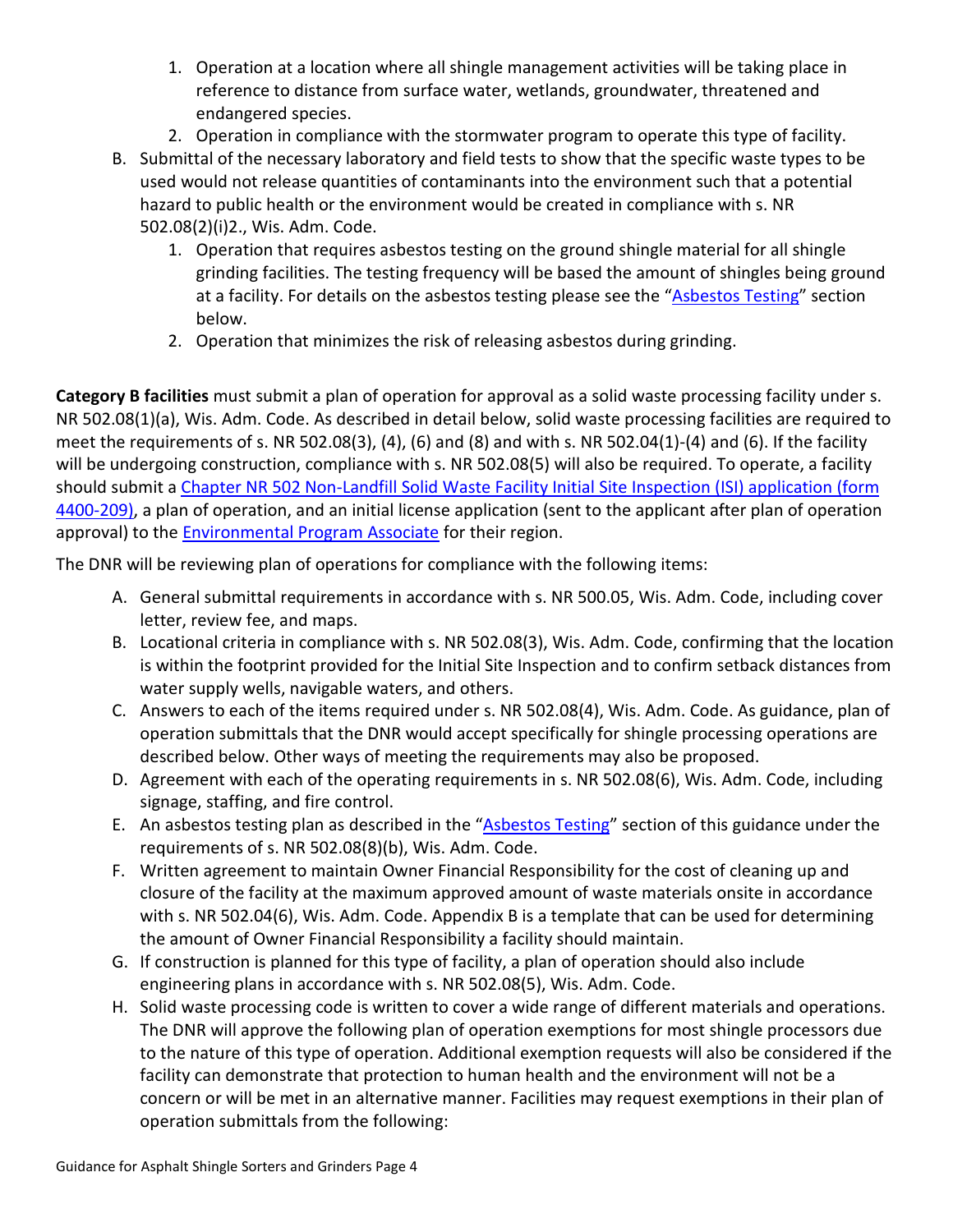- 1. Section NR 502.08(4)(e), Wis. Adm. Code; The consistency of facility development with county solid waste plans and land use plans.
- 2. Section NR 502.08(4)(j), Wis. Adm. Code; The estimated quantities and characteristics of wastes containing free liquids resulting from facility operation and methods of their treatment or disposal. All wastewater resulting from the process shall be discharged into a sanitary sewer or other system approved by the DNR.
- 3. Section NR 502.08(4)(L), Wis. Adm. Code; A proposed design providing enclosure for all installed processing equipment. Explosion-prone equipment such as primary shredders shall be placed in a separate room with explosion venting or explosion suppression equipment.
- 4. Section NR 502.08(4)(m), Wis. Adm. Code; A proposed design providing for shrouding and dust collection and removal equipment for the receiving area and all dry processing units such as shredders, screens, air classification devices, magnetic separators and similar equipment and all conveyor transfer points where dust is generated. Any air collected in this manner shall be directed through appropriate air pollution control equipment before being discharged.
- 5. That part of s. NR 502.08(4)(p), Wis. Adm. Code, which requires runoff from these areas [all processing, receiving or storage areas not enclosed by a building] shall be directed to a sanitary sewer or other system approved by the DNR.
- 6. Section NR 500.05(4), Wis. Adm. Code; Certification (if there is no planned construction).
- 7. Section NR 500.05(6)(g)-(i), Wis. Adm. Code, inclusion of survey grid.
- 8. The part of s. NR 502.04(3)(a), Wis. Adm. Code, which requires that within 5 calendar days after ceasing to accept waste at the facility, containerize, properly utilize or dispose of all nonputrescible waste.

# **Renewals and Modification Approvals**

**Category A facilities:** Category A facility approvals are based on the process flow diagram submitted. If a facility wants to change a process that is reflected in the approved process flow or past approvals, a new process flow will need to be submitted to the DNR for review and written approval is required to maintain compliance with s. NR 502.08(2)(i), Wis. Adm. Code. Approval from the DNR is needed prior to implementing the change. Facilities that are currently approved can maintain their approval and operation as is. Facilities that have approvals that are expiring will need to submit a process flow that covers all of the items described in the ["submittals for approval"](#page-1-0) section of this guidance.

**Category B facilities:** Category B facility approvals are based on the information submitted to the DNR in the plan of operation and any plan modification submittals, as well as any previous approvals. If a facility wants to change a process that is reflected in those submittals and approvals, then a plan modification will need to be submitted to the DNR for review. Approval from the DNR is needed prior to implementing the change. Facilities that are currently approved can maintain their approval and operation as is. Facilities that have approvals that are expiring will need to submit plan modifications that covers all of the items described in the ["submittals for approval"](#page-1-0) section of this guidance.

# <span id="page-4-0"></span>**Asbestos Testing**

Asbestos testing will be required for all shingle grinding facilities (under s. 502.08(2)(i)2. and 502.08(8)(b), Wis. Adm. Code). The necessary sample frequency is based on the weight of shingles being ground at a facility each calendar year. Samples shall be taken of the ground shingle material as the tonnages and time periods covered below are reached. Samples shall be submitted to the lab within two weeks of obtaining the sample. References to Asbestos Containing Material (ACM) refer to the definition found in s. NR 447.02(1), Wis. Adm.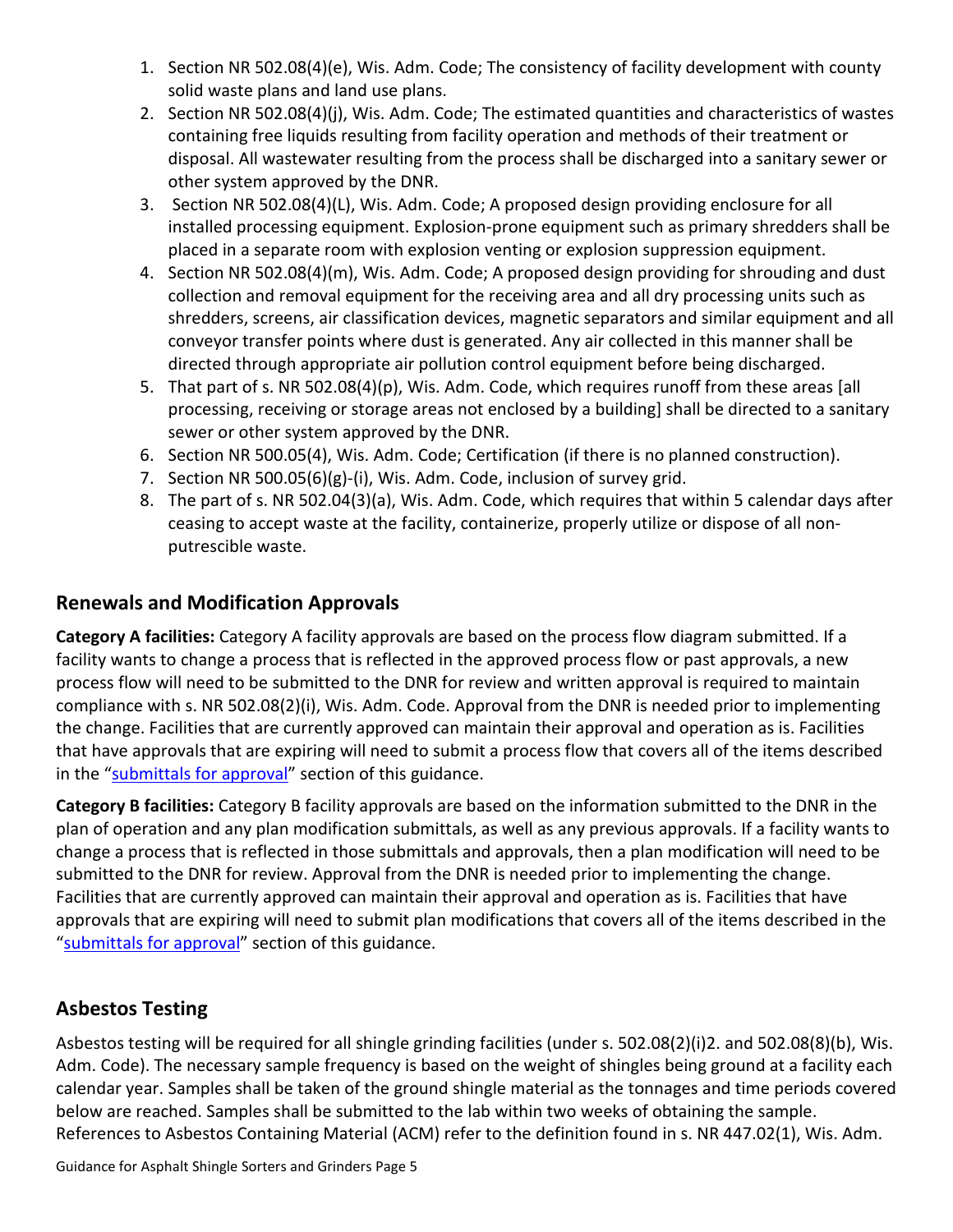Code, containing more than 1% asbestos as determined using the method specified in [Appendix E to Subpart](https://www.ecfr.gov/cgi-bin/text-idx?node=pt40.1.763#ap40.34.763_199.e)  [E, 40 CFR part 763, section 1, Polarized Light Microscopy.](https://www.ecfr.gov/cgi-bin/text-idx?node=pt40.1.763#ap40.34.763_199.e)

#### **Largest processors (>15,000 tons/year)**

- A. Testing shall happen every 500 tons of ground material generated or once every 15 days that grinding has occurred, whichever is more.
- B. If an asbestos test result indicates that the ground shingle sample is ACM, testing shall increase to every 250 tons or once every 7 days of grinding, whichever is more. The increased testing frequency shall be implemented for at least the next 2,500 tons of ground shingle product or the next 70 days of grinding, whichever is more.
- C. If, at any time during the period of increased sampling, another asbestos test result indicates that the ground shingle sample is ACM, within 15 days, the facility must change the asbestos screening process for the shingles they accept in order to eliminate asbestos-containing shingles from its supply and submit a process flow or a plan modification documenting these changes to the DNR for approval. Sample testing frequency remains at heightened level for 20 samples after the new screening process is implemented.
- D. If, at any time during the period of increased sampling after the new screening process has been implemented, another asbestos test result indicates that the ground shingle sample is ACM the facility immediately stops accepting and processing shingles. The facility notifies the DNR and all customers that they are no longer operating within 5 business days of receipt of the asbestos test result. If no asbestos test results indicate that a ground shingle sample is ACM the facility shall add their new screening procedures into their process flow or plan of operation.

#### **Medium processors (3,001 – 15,000 tons/year)**

- A. Testing shall happen every 250 tons of ground material generated or once every 15 days that grinding has occurred, whichever is more.
- B. If an asbestos test result indicates that the ground shingle sample is ACM, testing shall increase to every 125 tons or once every 7 days of grinding, whichever is more. The increased testing frequency shall be implemented for at least the next 1,000 tons of ground shingle product or the next 70 days of grinding, whichever is more.
- C. If, at any time during the period of increased sampling, another asbestos test result indicates that the ground shingle sample is ACM, within 15 days, the facility must change the asbestos screening process for the shingles they accept in order to eliminate asbestos-containing shingles from its supply and submit a process flow or a plan modification documenting these changes to the DNR for approval. Sample testing frequency remains at heightened level for 20 samples after the new screening process is implemented.
- D. If, at any time during the period of increased sampling after the new screening process has been implemented, another asbestos test result indicates that the ground shingle sample is ACM the facility immediately stops accepting and processing shingles. The facility notifies the DNR and all customers that they are no longer operating within 5 business days of receipt of the asbestos test result. If no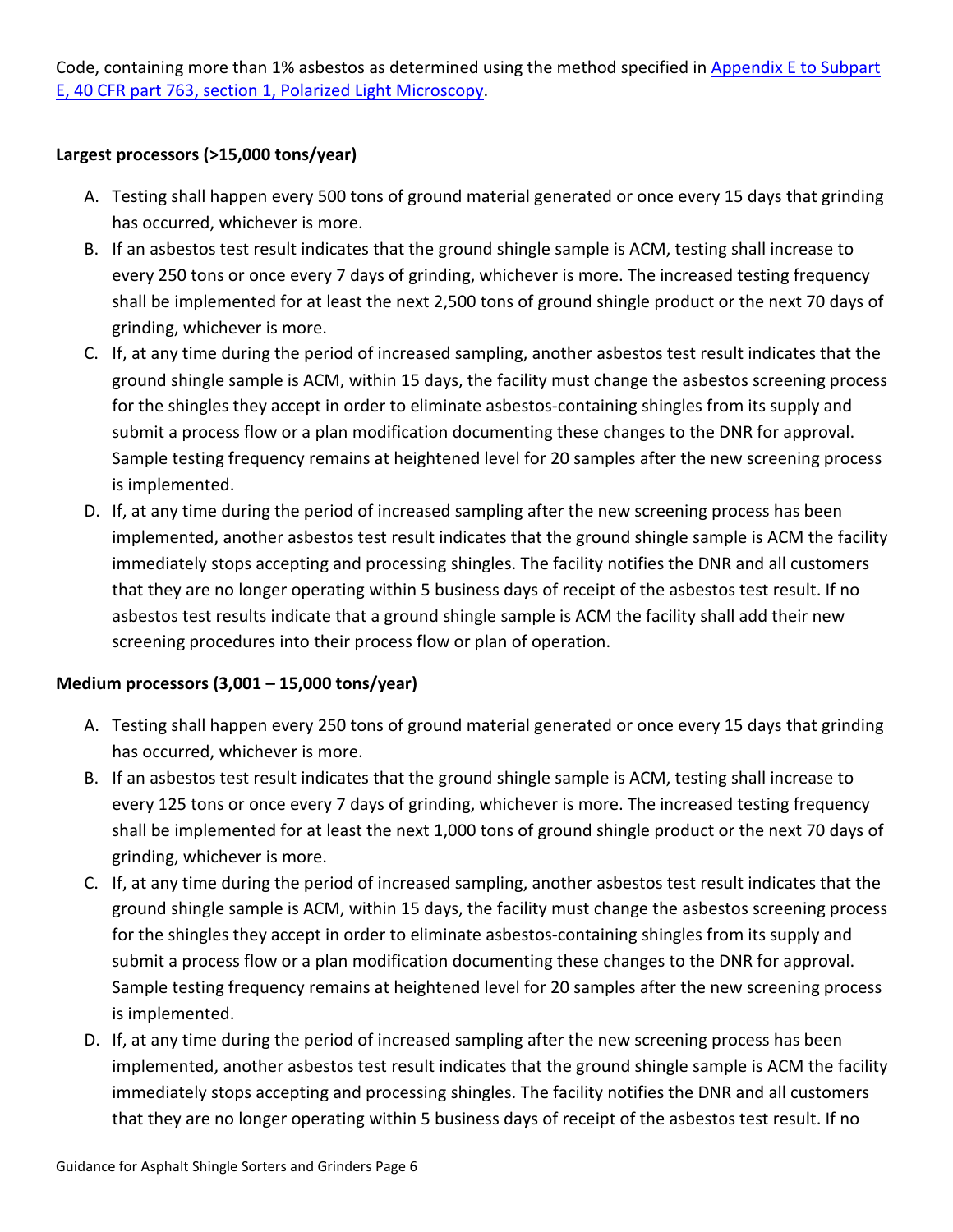asbestos test results indicate that a ground shingle sample is ACM the facility shall add their new screening procedures into their process flow or plan of operation.

#### **Small processors (0 – 3,000 tons/year)**

- A. Testing shall happen every 100 tons of ground material generated or once every 15 days that grinding has occurred, whichever is more.
- B. If an asbestos test result indicates that the ground shingle sample is ACM, testing shall increase to every 50 tons or once every 7 days of grinding, whichever is more. The increased testing frequency shall be implemented for the next 500 tons of ground shingle product or the next 70 days of grinding, whichever is more.
- C. If, at any time during the period of increased sampling, another asbestos test result indicates that the ground shingle sample is ACM, within 15 days, the facility must change the asbestos screening process for the shingles they accept in order to eliminate asbestos-containing shingles from its supply and submit a process flow or a plan modification documenting these changes to the DNR for approval. Sample testing frequency remains at heightened level for 20 samples after the new screening process is implemented.
- D. If, at any time during the period of increased sampling after the new screening process has been implemented, another asbestos test result indicates that the ground shingle sample is ACM the facility immediately stops accepting and processing shingles. The facility notifies the DNR and all customers that they are no longer operating within 5 business days of receipt of the asbestos test result. If no asbestos test results indicate that a ground shingle sample is ACM the facility shall add their new screening procedures into their process flow or plan of operation.

# **Annual Reporting**

Annual reporting of the tons of material accepted, processed, and sent off site as well as the asbestos testing results are required for all shingle sorting and grinding facilities. For Category A facilities the reporting specifics are based on the process flow submitted and the monitoring requirements determined by s. NR 502.08(2)(i)2., Wis. Adm. Code. For Category B facilities the reporting specifics are based on the information submitted in the plan of operation under s. NR 502.08(6)(L) and s. NR 502.08(8)(b), Wis. Adm. Code. This information can be reported in any format that meets the criteria of the approval. For assistance, an annual reporting form is attached in Appendix C for use by both categories of facilities.

#### **Contact [DNRWasteMaterials@wisconsin.gov](mailto:DNRWasteMaterials@wisconsin.gov) for further information.**

**Disclaimer:** This document is intended solely as guidance and does not contain any mandatory requirements except where requirements found in statute or administrative rule are referenced. Any regulatory decisions made by the Department of Natural Resources in any matter addressed by this guidance will be made by applying the governing statutes and administrative rules to the relevant facts.

**Equal Opportunity Employer and Americans with Disabilities Act Statement:** The Wisconsin Department of Natural Resources provides equal opportunity in its employment, programs, services, and functions under an Affirmative Action Plan. If you have any questions, please write to Chief, Public Civil Rights, Office of Civil Rights, U.S. Department of the Interior, 1849 C. Street, NW, Washington, D.C. 20240.

This publication is available in alternative format (large print, Braille, etc.) upon request. Please call 608-266-2111 for more information. Note: If you need technical assistance or more information, call the Accessibility Coordinator at 608-267-7490 / TTY Access via relay – 711.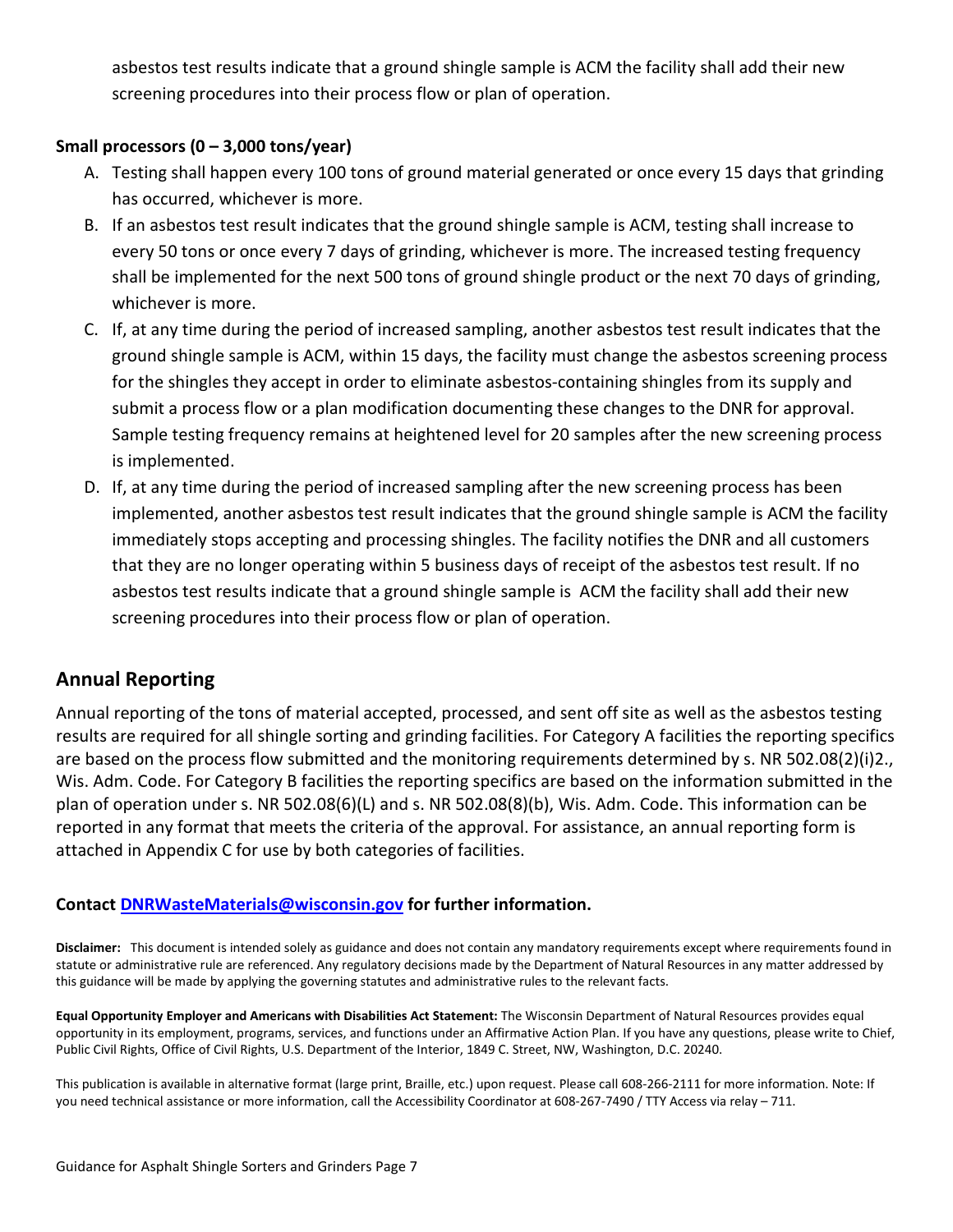### **Appendix A Category A Process Flow Template for facilities that want approval under s. NR 502.08(2)(i), Wis. Adm. Code.**

Items in brackets [ ] are places where the template may not be applicable to your facility. Facilities should choose the appropriate size distinctions and whether they are accepting sorted or unsorted shingles if using the template. This process flow template meets the submittal requirements of s. NR 502.08(2)(i), Wis. Adm. Code. A facility may make edits or submit their own process flow however they will need to ensure that the requirements of s. NR 502.08(2)(i), Wis. Adm. Code, are met. See facility types and their requirements or contact your regional waste management specialist for additional information.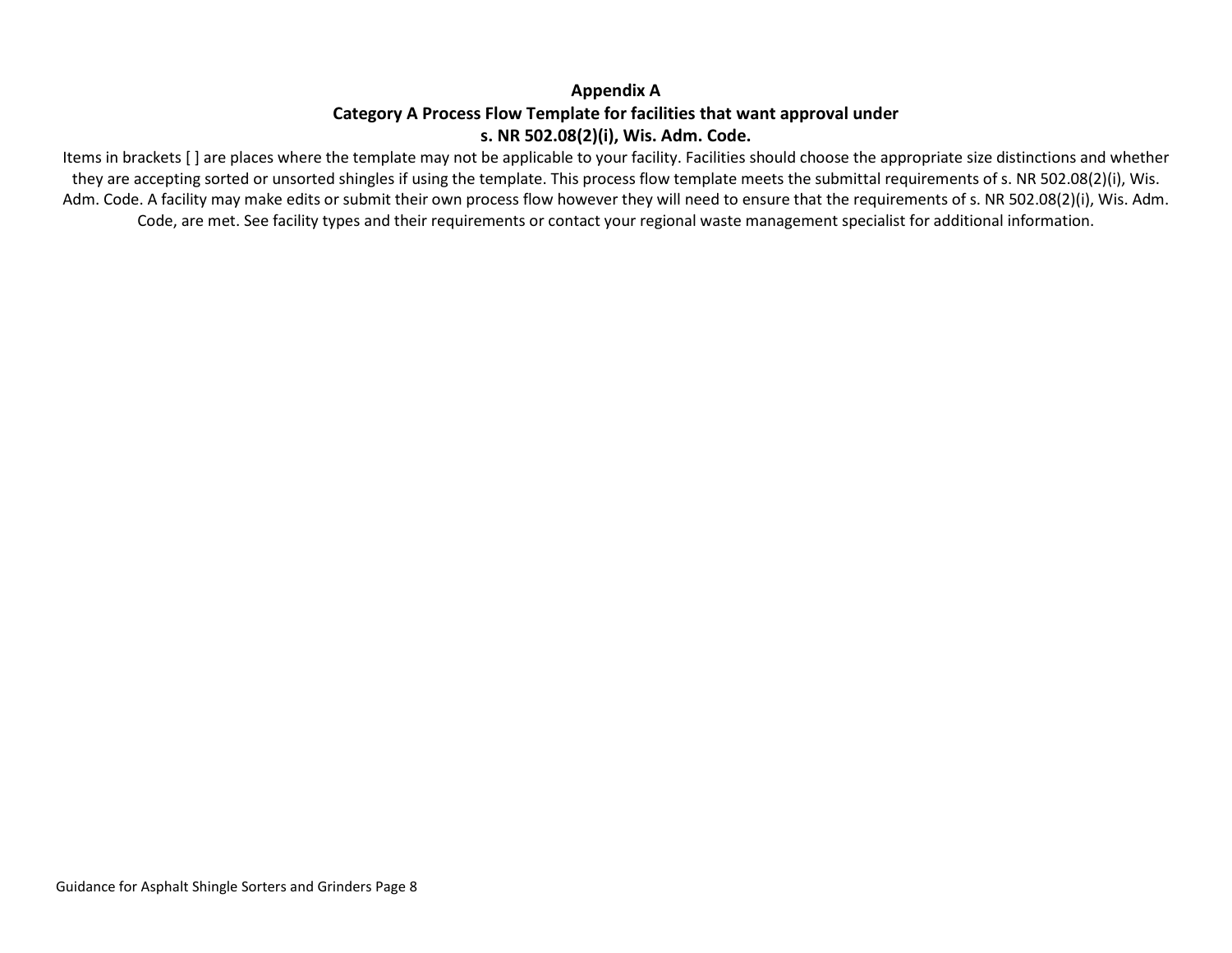

Guidance for Asphalt Shingle Sorters and Grinders Page 9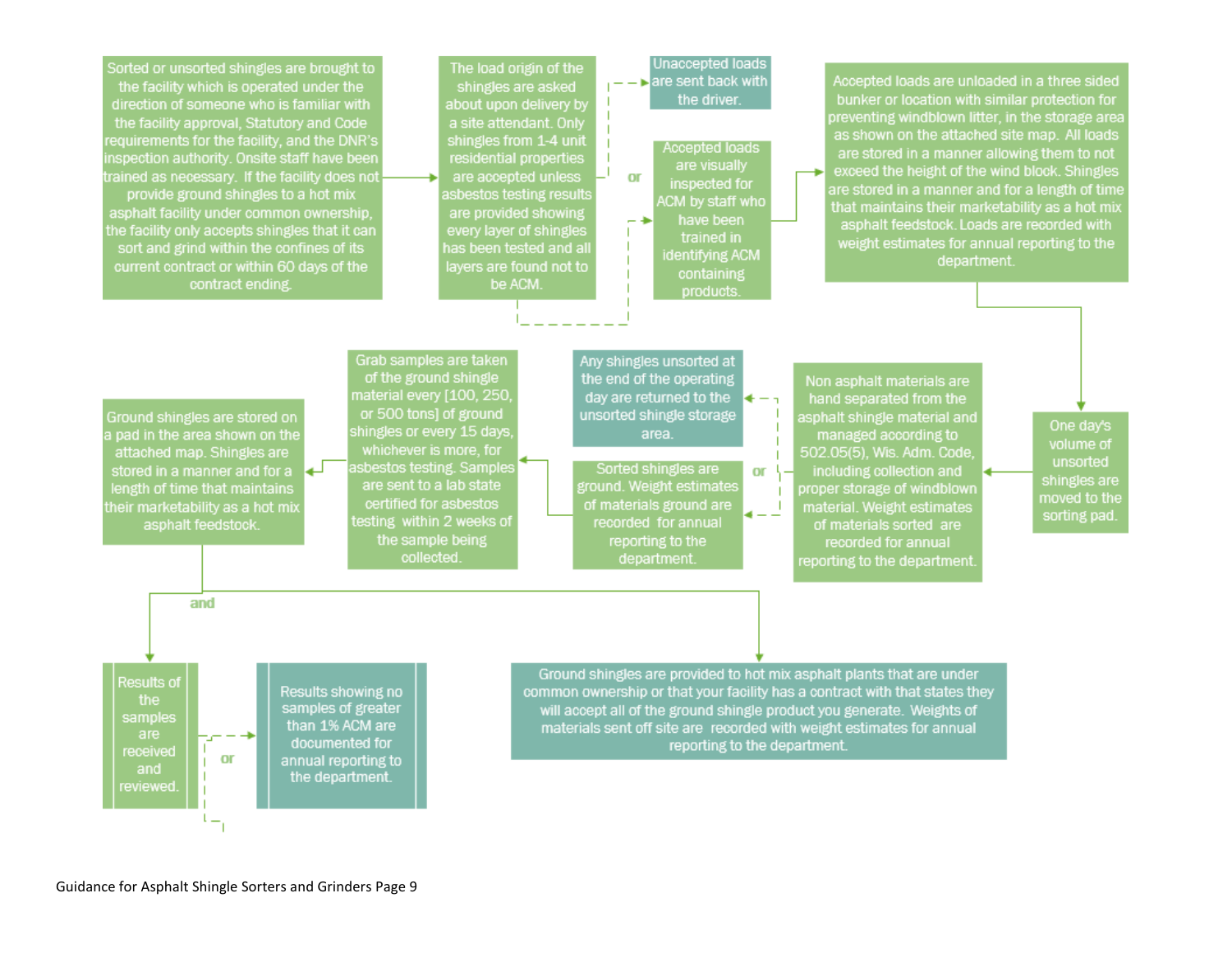

The facility finds that all ground shingles are not able to be accepted at hot mix asphalt plants that are under common ownership or the facility finds that all ground shingles are not able to be accepted at a contracted hot mix asphalt plant beyond what they currently have onsite.

Facility tells suppliers they cannot accepts shingles and ceases to accept shingles at the facility. Facility notifies the DNR of ceasing to accept material within 5 business days. The facility removes and properly recycles or disposes of all material at the facility within 60 days.

lf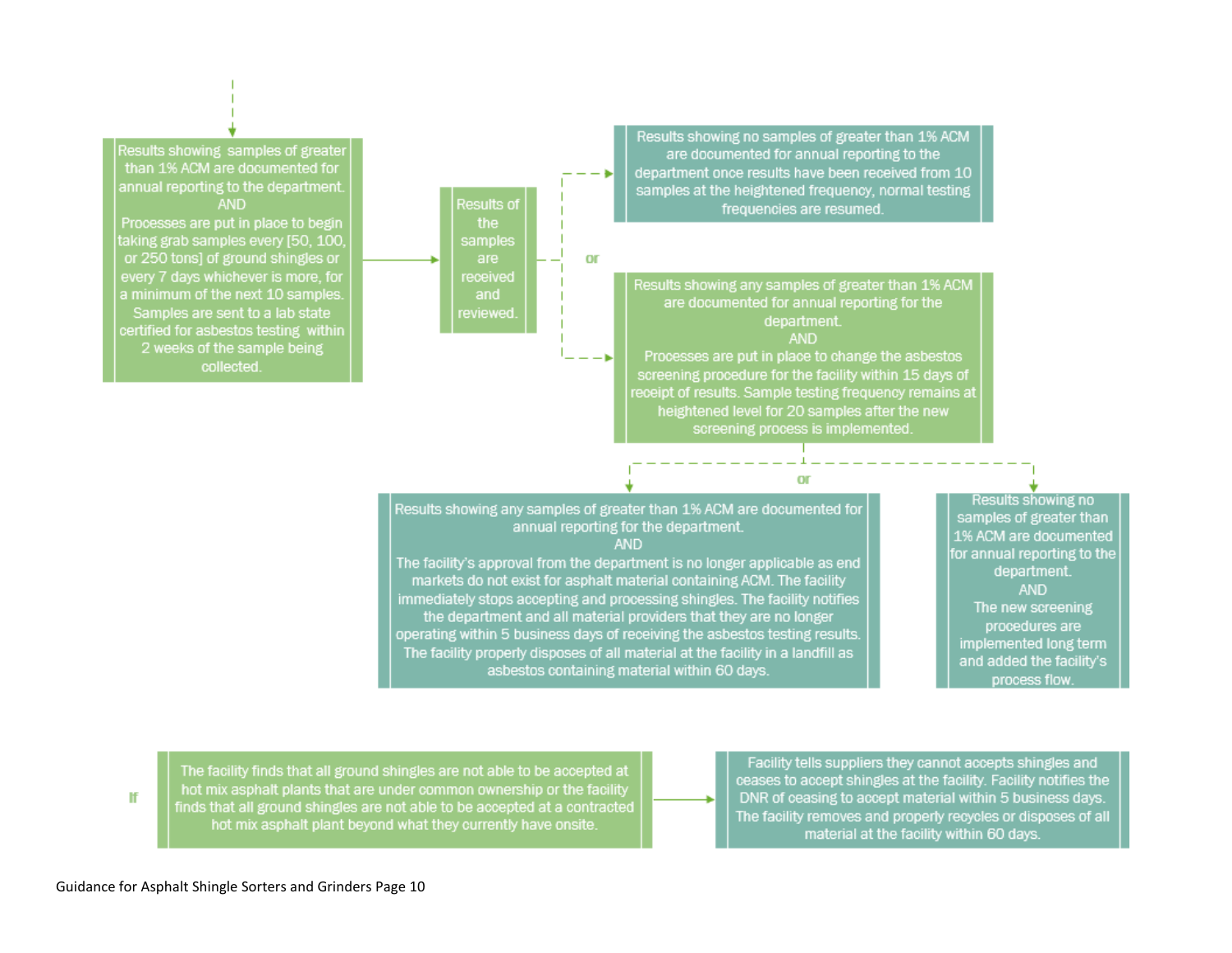#### **Appendix B Shingle Processing Facility Estimated Closure Cost Worksheet**

Owner Financial Responsibility for closure covers the removal, hauling, and ultimate disposal of all materials at the facility to meet the closure requirements of the facility's department issued approval. Maximum inventories are required to address a worst-case scenario.

|                       | A                | B                 | C      | D                           | E.         | F.                          | G         | н                   |                 | J                |
|-----------------------|------------------|-------------------|--------|-----------------------------|------------|-----------------------------|-----------|---------------------|-----------------|------------------|
|                       |                  |                   | # of   |                             |            | Cost of Loading             |           | Gate                |                 |                  |
|                       |                  |                   | Semi   | Loading,                    |            | and                         | Cost of   | Rate                |                 |                  |
|                       |                  | Tons of           | Loads  | Transportation              | Hours of   | Transportation              | Equipment | <b>Tipping</b>      | <b>Tipping</b>  |                  |
|                       | Max Tons         | Material/Semi     | $(C =$ | and Unloading               | Work       | Equipment and               | and Labor | Fee per             | Fee             | OFR <sup>5</sup> |
| Material              | On-Site          | Load <sup>1</sup> | A/B)   | Hours per Load <sup>2</sup> | $(E=C^*D)$ | Labor per Hour <sup>3</sup> | $(G=E*F)$ | $T$ on <sup>4</sup> | $(I=A^*H)$      | $(J=G+1)$        |
| Shingles that         |                  |                   |        |                             |            |                             |           |                     |                 |                  |
| have not been         |                  |                   |        |                             |            |                             |           |                     |                 |                  |
| sorted from           |                  |                   |        |                             |            |                             |           |                     |                 |                  |
| roofing paper         |                  |                   |        |                             |            |                             |           |                     |                 |                  |
| and flashing          |                  |                   |        |                             |            |                             |           |                     |                 |                  |
| Sorted shingles       |                  |                   |        |                             |            |                             |           |                     |                 |                  |
| that have not         |                  |                   |        |                             |            |                             |           |                     |                 |                  |
| been ground           |                  |                   |        |                             |            |                             |           |                     |                 |                  |
|                       |                  |                   |        |                             |            |                             |           |                     |                 |                  |
| Ground shingles       |                  |                   |        |                             |            |                             |           |                     |                 |                  |
| Contaminants          |                  |                   |        |                             |            |                             |           |                     |                 |                  |
| Removed for           |                  |                   |        |                             |            |                             |           |                     |                 |                  |
| Disposal <sup>6</sup> |                  |                   |        |                             |            |                             |           |                     |                 |                  |
|                       | Sum of Column J  |                   |        |                             |            |                             |           |                     |                 |                  |
|                       |                  |                   |        |                             |            |                             |           |                     | 10% Contingency |                  |
|                       | <b>Total OFR</b> |                   |        |                             |            |                             |           |                     |                 |                  |

 $1/4$ S a baseline estimate you can use 24 tons of shingles (unground or ground) per semi load due to highway weight limits.

- <sup>3</sup> Unless a contract that extends to the department is provided, this should be estimated using operating costs provided to the department by third parties. As of 2017 these costs were \$100/hr for a front-end loader and operator and \$120/hr for a semi and driver
- <sup>4</sup> May honor a contract rate if the contract extends the rate to the Department of Natural Resources.
- <sup>5</sup> If the OFR for a specific material came out as a negative number the OFR should be changed to \$0
- <sup>6</sup> If waste stored in contracted dumpster or roll-off just enter collection fee in column J
- Guidance for Asphalt Shingle Sorters and Grinders Page 11

<sup>&</sup>lt;sup>2</sup> For a baseline estimate you can use 25 minutes loading time and 30 minutes unloading time plus round-trip travel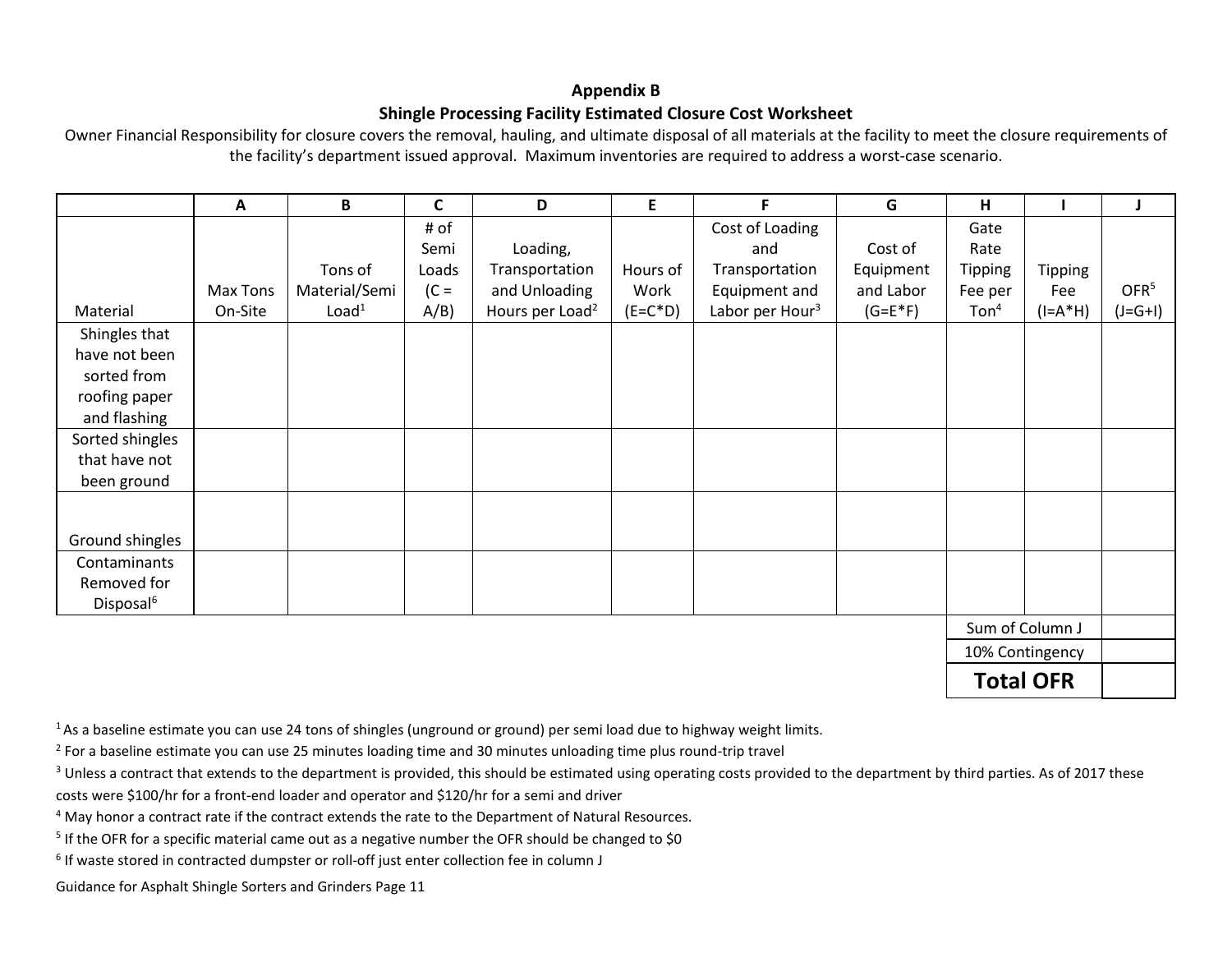| Appendix C: Shingle Processing Facility Annual Report for Calendar Year 20                                                       |          |                                                           |                                               |  |  |
|----------------------------------------------------------------------------------------------------------------------------------|----------|-----------------------------------------------------------|-----------------------------------------------|--|--|
|                                                                                                                                  |          |                                                           |                                               |  |  |
| Complete one report for each shingle processing facility location.                                                               |          |                                                           |                                               |  |  |
| Please return the completed form to the Environmental Program Associate assigned to the region your facility is located in.      |          |                                                           |                                               |  |  |
| The contact information can be found or by going to DNR.wi.gov and searching "waste environmental program associate"             |          |                                                           |                                               |  |  |
|                                                                                                                                  | or here. |                                                           |                                               |  |  |
|                                                                                                                                  |          |                                                           |                                               |  |  |
| <b>Section A - Background</b>                                                                                                    |          |                                                           |                                               |  |  |
|                                                                                                                                  |          |                                                           |                                               |  |  |
|                                                                                                                                  |          | Facility Contact Name: _____________________              |                                               |  |  |
|                                                                                                                                  |          |                                                           |                                               |  |  |
|                                                                                                                                  |          |                                                           | Facility Contact Email: _____________________ |  |  |
|                                                                                                                                  |          |                                                           |                                               |  |  |
|                                                                                                                                  |          | Current Approval Expiration Date: _______________________ |                                               |  |  |
|                                                                                                                                  |          |                                                           |                                               |  |  |
|                                                                                                                                  |          |                                                           |                                               |  |  |
| <b>Section B - All Facilities</b>                                                                                                |          |                                                           |                                               |  |  |
|                                                                                                                                  |          |                                                           |                                               |  |  |
|                                                                                                                                  | Start 20 | <b>End 20</b>                                             |                                               |  |  |
| Tons unsorted material on site                                                                                                   |          |                                                           |                                               |  |  |
| Tons sorted unground shingles on site                                                                                            |          |                                                           |                                               |  |  |
| Tons ground shingles on site<br>Total                                                                                            |          |                                                           |                                               |  |  |
|                                                                                                                                  |          |                                                           |                                               |  |  |
| Discuss any difficulties, complaints, and (for grinding facilities) positive asbestos tests and the steps taken to address them: |          |                                                           |                                               |  |  |
|                                                                                                                                  |          |                                                           |                                               |  |  |
|                                                                                                                                  |          |                                                           |                                               |  |  |
|                                                                                                                                  |          |                                                           |                                               |  |  |
|                                                                                                                                  |          |                                                           |                                               |  |  |